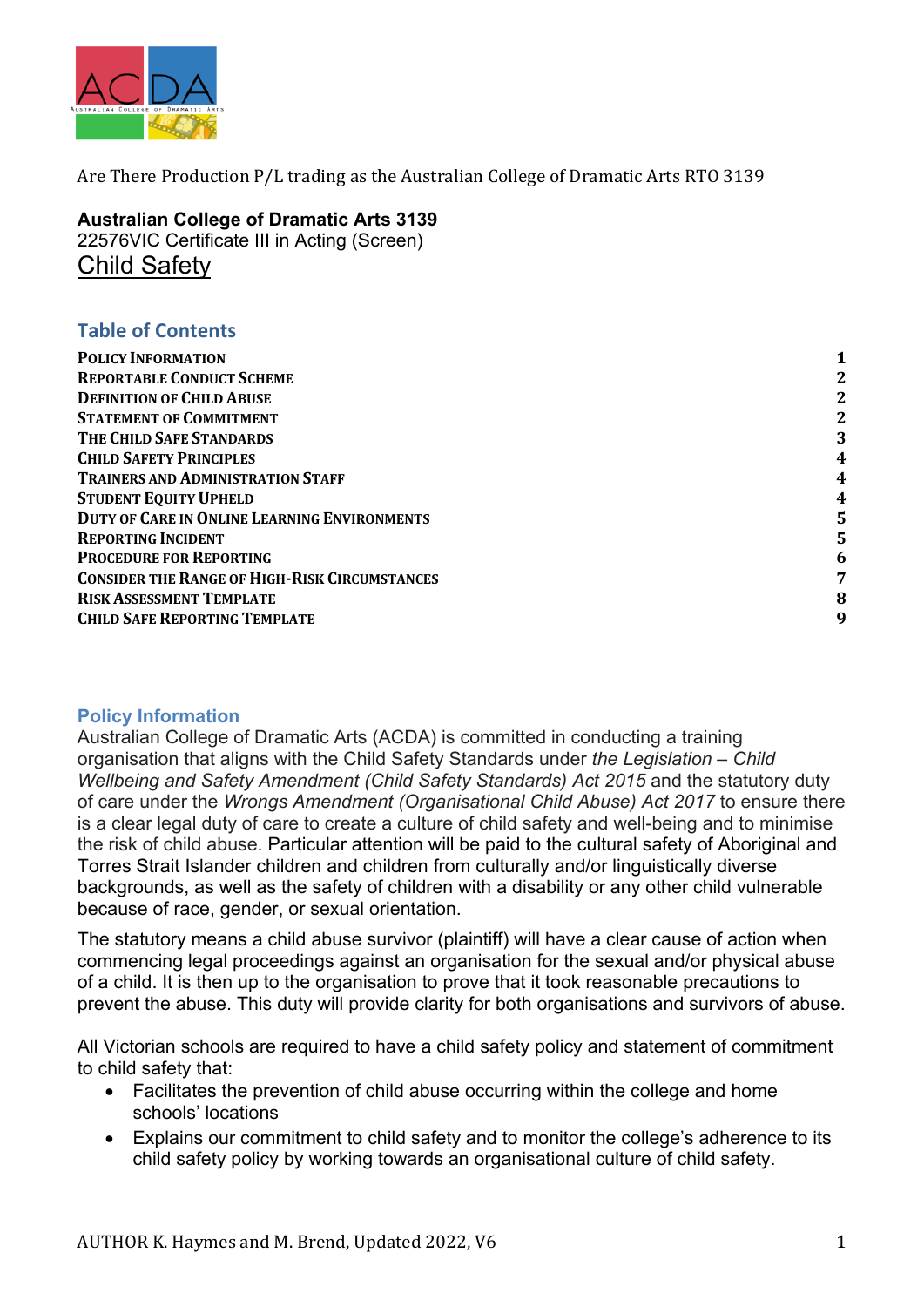

- Ensures that all parties are aware of their responsibilities for identifying possible occasions for child abuse and for establishing controls and procedures for preventing such abuse and/or detecting such abuse when it occurs.
- Explains how we will support or assist students who disclose child abuse or are otherwise linked to suspected child abuse.
- Ensures that child safety is considered in the recruitment, selection, and management of staff (includes administrative staff and Industry Guest speakers)
- Provides guidance to all trainers/administrative staff/Industry guests as to the action that should be taken where they suspect any abuse within or outside of the College.
- Provides a clear statement to trainers/administrative staff/Industry guests forbidding any such abuse.
- Provides assurance that all suspected abuse will be reported and fully investigated.

ACDA supports the active participation of teachers, trainers, staff, students, and guest speakers in our organisation in a safe, respectful, and fair way.

## **Reportable Conduct Scheme**

A Victorian reportable conduct scheme commenced operation on 1 July 2017 and is administered by the Commission for Children and Young People and will oversee the scheme to monitor how organisations respond to allegations of child abuse and misconduct There are five types of 'mandatory reportable conduct':

- sexual offences committed against, with or in the presence of a child
- sexual misconduct committed against, with or in the presence of a child
- physical violence against, with or in the presence of a child
- any behaviour that causes significant emotional or psychological harm to a child
- significant neglect of a child.

## **Definition of Child Abuse**

ACDA has zero tolerance of child abuse Definition of child abuse:

- Physical abuse
- Sexual Offences
- Serious emotional or psychological abuse
- Serious neglect
- An offence under section 49B (2) of the *Crimes Act 1958* (grooming)

#### **Statement of Commitment**

ACDA has a public statement of commitment to child safety acting in the best interest of supporting child safety, this is also on ACDA website.

*"ACDA is committed to child safety and have zero tolerance of child abuse.*

*We support and respect all our students, as well as our trainers, staff, industry guests and volunteers.*

*We promote diversity and tolerance at ACDA and promote the cultural safety, participation and empowerment of Aboriginal and Torres Strait Islander students, students from culturally and/or linguistically diverse backgrounds as well as students with a disability.*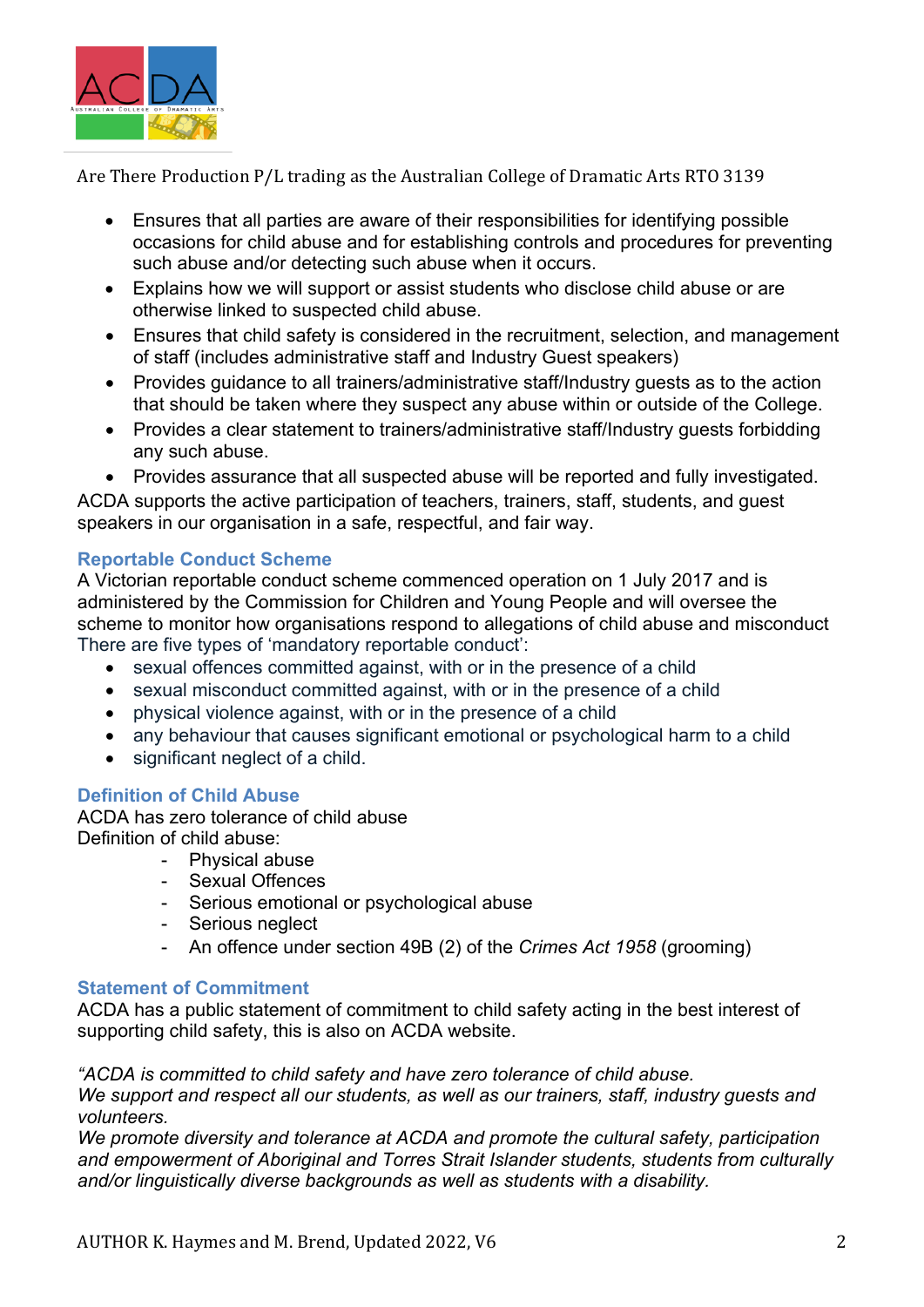

*ACDA is committed to preventing child abuse and identifying risks early and removing and reducing these risks.*

*All allegations and safety concerns will be treated very seriously and respond to them with commitment and privacy.*

*We have a legal and moral obligation to contact authorities when we are worried about student safety."*

Information regarding child safe standards is available to all trainers, administrative staff, and Industry guests.

## **The Child Safe Standards**

As of July 2022, there are eleven Child Safe Standards, ACDA will follow all eleven standards as of September 2021.

Extract from CCPY Frequently asked questions -

*\* If an organisation updates its policies, procedures, and practices to meet the new Standards before 1 July 2022, it will be accepted as compliant by the Commission. \**

**Child Safe Standard 1 –** Organisations establish a culturally safe environment in which the diverse and unique identities and experiences of Aboriginal children and young people are respected and valued

**Child Safe Standard 2 –** Child safety and wellbeing is embedded in organisational leadership, governance, and culture

**Child Safe Standard 3 –** Children and young people are empowered about their rights, participate in decisions affecting them and are taken seriously

**Child Safe Standard 4 –** Families and communities are informed, and involved in promoting child safety and wellbeing

**Child Safe Standard 5 –** Equity is upheld, and diverse needs respected in policy and practice

**Child Safe Standard 6 –** People working with children and young people are suitable and supported to reflect child safety and wellbeing values in practice

**Child Safe Standard 7 –** Processes for complaints and concerns are child focused

**Child Safe Standard 8 –** Staff and volunteers are equipped with the knowledge, skills, and awareness to keep children and young people safe through ongoing education and training

**Child Safe Standard 9 –** Physical and online environments promote safety and wellbeing while minimising the opportunity for children and young people to be harmed

**Child Safe Standard 10 –** Implementation of the Child Safe Standards is regularly reviewed and improved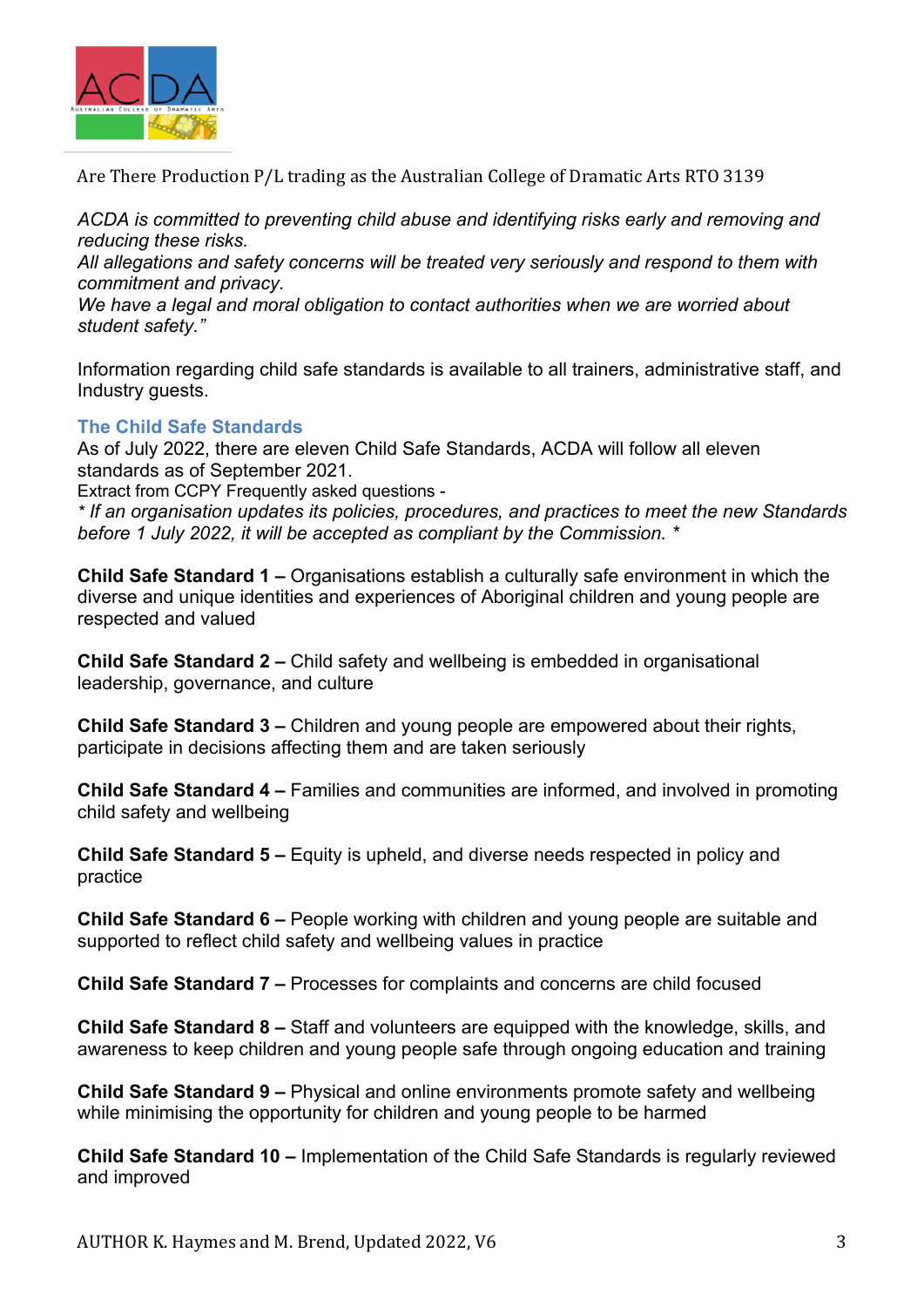

**Child Safe Standard 11 –** Policies and procedures document how the organisation is safe for children and young people

## **Child Safety Principles**

In its planning, decision-making and operations Australian College of Dramatic Arts:

- 1. Takes a preventative, proactive and participatory approach to child safety.
- 2. Values and empowers young people to participate in decisions which affect their lives.
- 3. Fosters a culture of openness that supports all persons to safely disclose risks of harm to children.
- 4. Respects diversity in cultures and child rearing practices while keeping child safety paramount.
- 5. Provides college staff with a code of conduct on appropriate action and behaviour towards children.
- 6. Engages suitable people to work with young people and has high quality staff, volunteer supervisors and professional development.
- 7. Ensures young people know who to talk with if they are worried or are feeling unsafe, and that they are comfortable and encouraged to raise such issues.
- 8. Reports suspected abuse, neglect, or mistreatment promptly to appropriate college leaders who will inform authorities where necessary.
- 9. Shares information appropriately and lawfully with other organisations in consultation with appropriate school leaders and/or welfare staff where the safety and wellbeing of children is at risk.
- 10. Values the input of and communicates with families and carers to develop knowledge and strategies to support the safety and wellbeing of young people.

## **Trainers and Administration Staff**

ACDA will maintain a rigorous and consistent recruitment, screening and selection process for new trainers and staff. The process includes interviews conducted by CEO Merilyn Brend with prospective reference checks, and qualification checks including working with children and/or VIT registration checks.

Child safety and well-being is continually included in professional development at ACDA.

## **Student Equity Upheld**

ACDA promotes the cultural safety of Aboriginal and Torres Strait islander students and students from cultural and/or linguistically diverse backgrounds as well as students with a disability or any other child vulnerable because of race, gender, or sexual orientation. This is achieved by:

- Respect of students
- Creating a sense of identity
- Clearly demonstrate a zero tolerance of abuse and discrimination
- Accepting, respecting, and welcoming the differences between and within cultures
- Empowering children with a disability by assisting them to build their self-esteem and confidence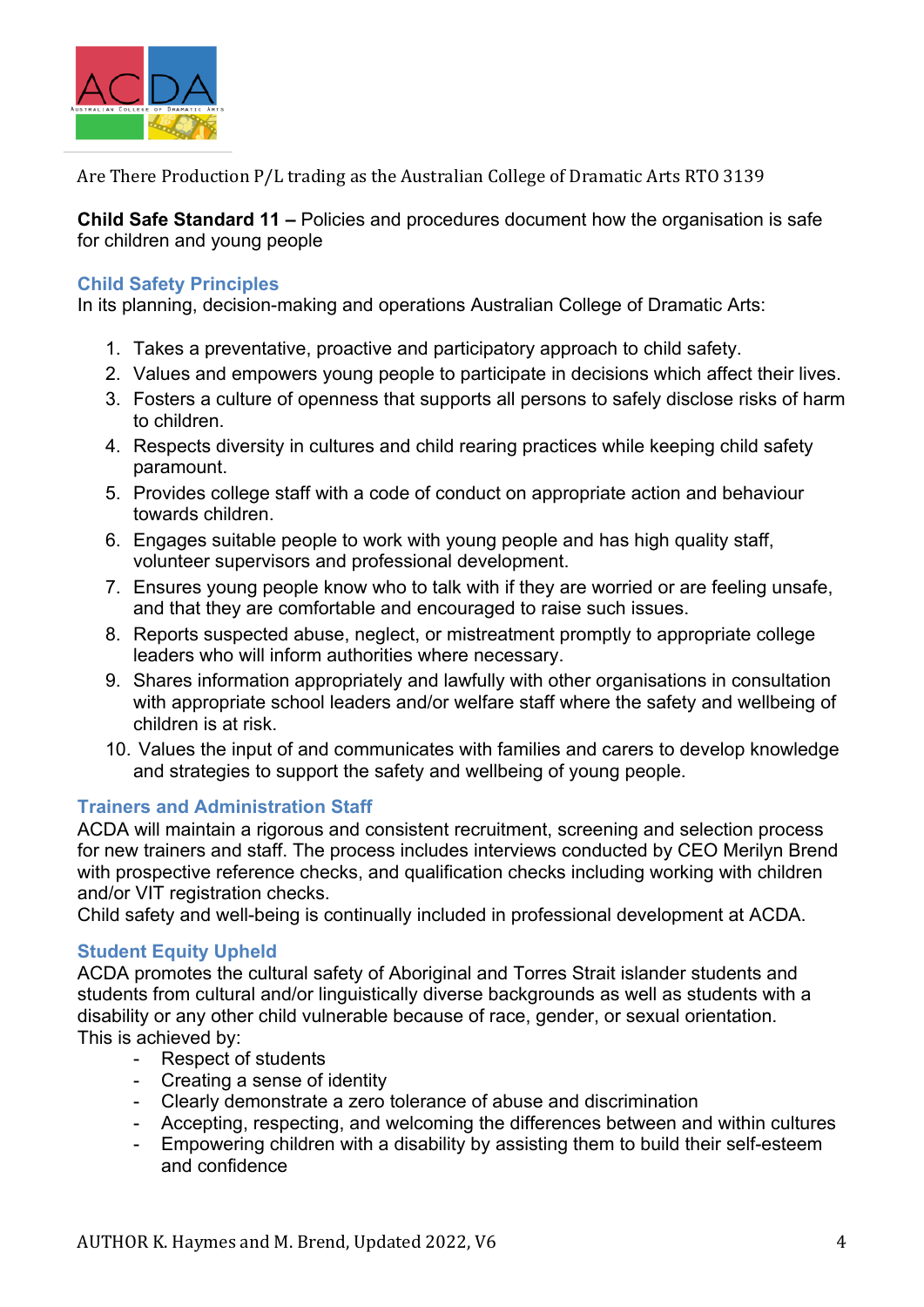

- Provide training and development to trainers on cultural sensitivity
- Employ staff who display cultural sensitivity
- Ensuring complaint and grievance processes are easily understood by trainers, staff, and students
- Students' views are valued and welcomed
- Considers the needs of children and young people who are unable to live at home as well as lesbian, gay, bisexual, transgender and intersex children and young people.
- Considers the needs of non-binary and gender diverse children.

## **Duty of Care in Online Learning Environments**

When ACDA is not providing face to face supervision, including when students are learning remotely rather than on school grounds, the school is not responsible for students' general safety at home or elsewhere.

However, CEO and college trainers and staff must still:

- identify risks which are **reasonably foreseeable** for students who are learning at home
- take **reasonable steps** which are in the school's control to prevent reasonably foreseeable harm to students.

ACDA should:

- Consider any risks of child abuse that might arise in an online school learning environment, including grooming, and implement strategies to reduce or remove risks where possible
- Remind all staff that they are required to comply with the school's Child Safety Code of Conduct when engaging in their work online

## **Reporting Incident**

All trainers and staff have legal and moral obligations to contact authorities when concerned about student safety; the matter may be reported to the police or relevant State authority.

- o Authorities to contact: CEO
- o Department of Health and Human Services: 1300 650 172
- o Victoria Police
- o Child Protection Services: North & Western suburbs 1300 664 977 Eastern suburbs 1300 360 391 Southern suburbs 1300 655 795
- o Emergency 000
- o Home schools of Students

It is mandatory that any trainer or staff member must contact the CEO Merilyn Brend regarding their concern of a student's safety or well-being.

A trainer, staff member or guest speaker that may form a belief on reasonable grounds that a student is need of protection after becoming aware that a child health, safety, or wellbeing is at risk and must report the matter to the CEO. Then take the appropriate reporting procedure if necessary. \**See procedure below.*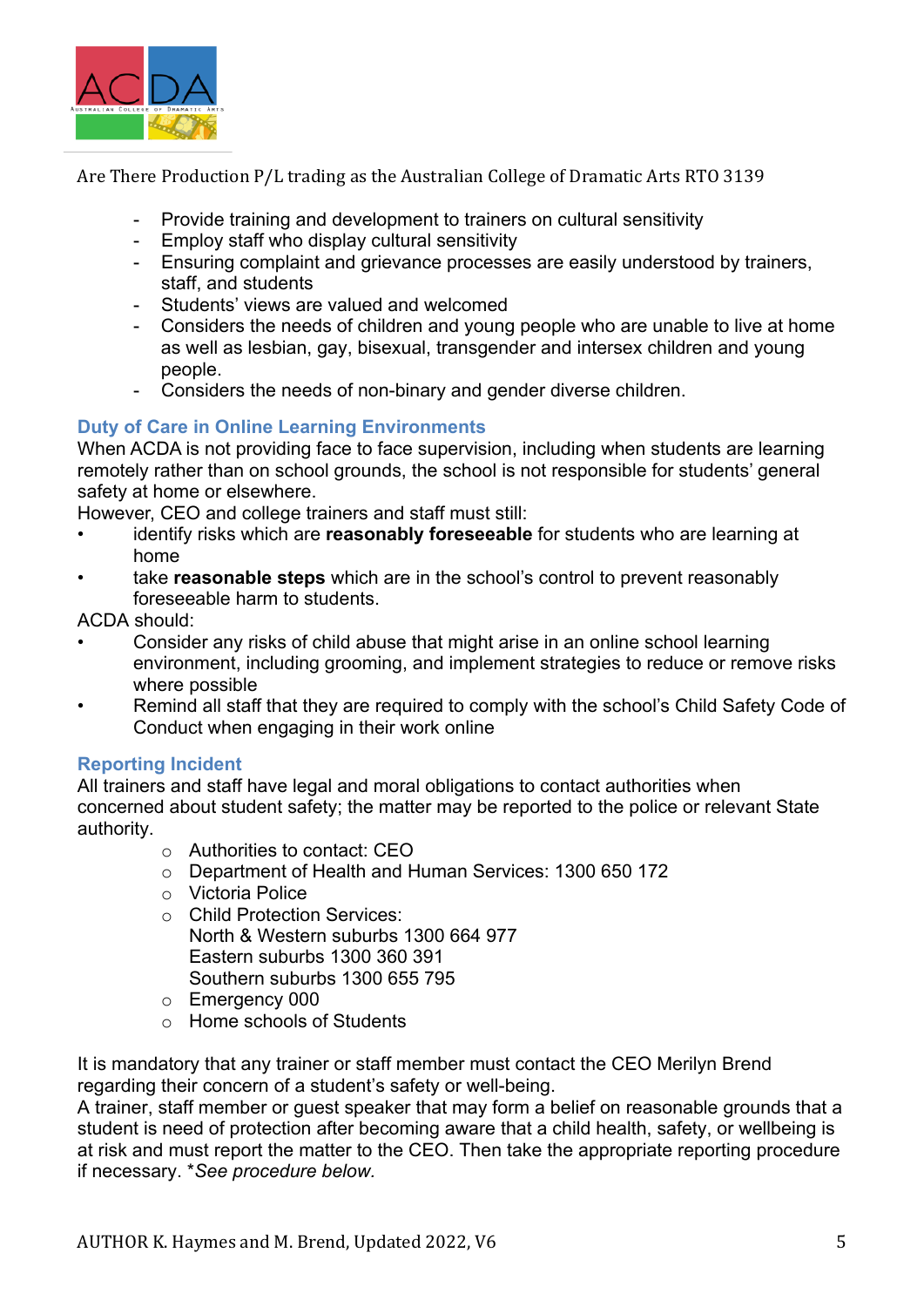

ACDA will take all allegations and concerns very seriously and respond to them with commitment and privacy

All trainers and staff are not to be alone with one student at any one time. Guest speakers are monitored/supervised by trainers and never left on their own with them.

Retain all records of the allegation of child abuse and the RTO response and store in appropriate method for security and privacy

ACDA will provide induction and training in recognising and responding to child abuse, including what to do if an allegation is made or a concern raised

Ensure students know the process to report abuse and feel comfortable reporting abuse. All trainers will have a VIT registration and/or Working with children clearance. Staff members will hold a current Working with children clearance.

Student's code of conduct added to terms and conditions and website

## **Procedure for Reporting**

#### **Procedure for trainers and staff to report allegations of child abuse and child related misconduct**

Once a trainer or staff member has any concerns about the safety and wellbeing of a student, they must report to the CEO their concerns. This can be initially verbally followed by a written report.

A written report with all relevant information necessary should include the following:

- date of incident or concern
- full name, date of birth, and residential address of the child or young person
- the details of the concerns and the reasons for those concerns
- the individual staff member's involvement with the child and young person
- details of any other agencies who may be involved with the child or young person, if known.
- the date name and position of the person who made the report and the person who received the report

The CEO is required to:

- respond to a reportable allegation made against a worker or volunteer from their organisation, by ensuring that allegations are appropriately investigated
- report allegations which may involve criminal conduct to the police
- notify *Commission for Children and Young People* of allegations within 3 business days after becoming aware of the allegation
- give *Commission for Children and Young People* certain detailed information about the allegation within 30 days after becoming aware of the allegation
- after the investigation has concluded, give to provide ACDA C.E.O with relevant information including a copy of the findings of the investigation
- ensure that their organisation has systems in place to:
	- $\circ$  prevent reportable conduct from being committed by a worker or volunteer within the course of their employment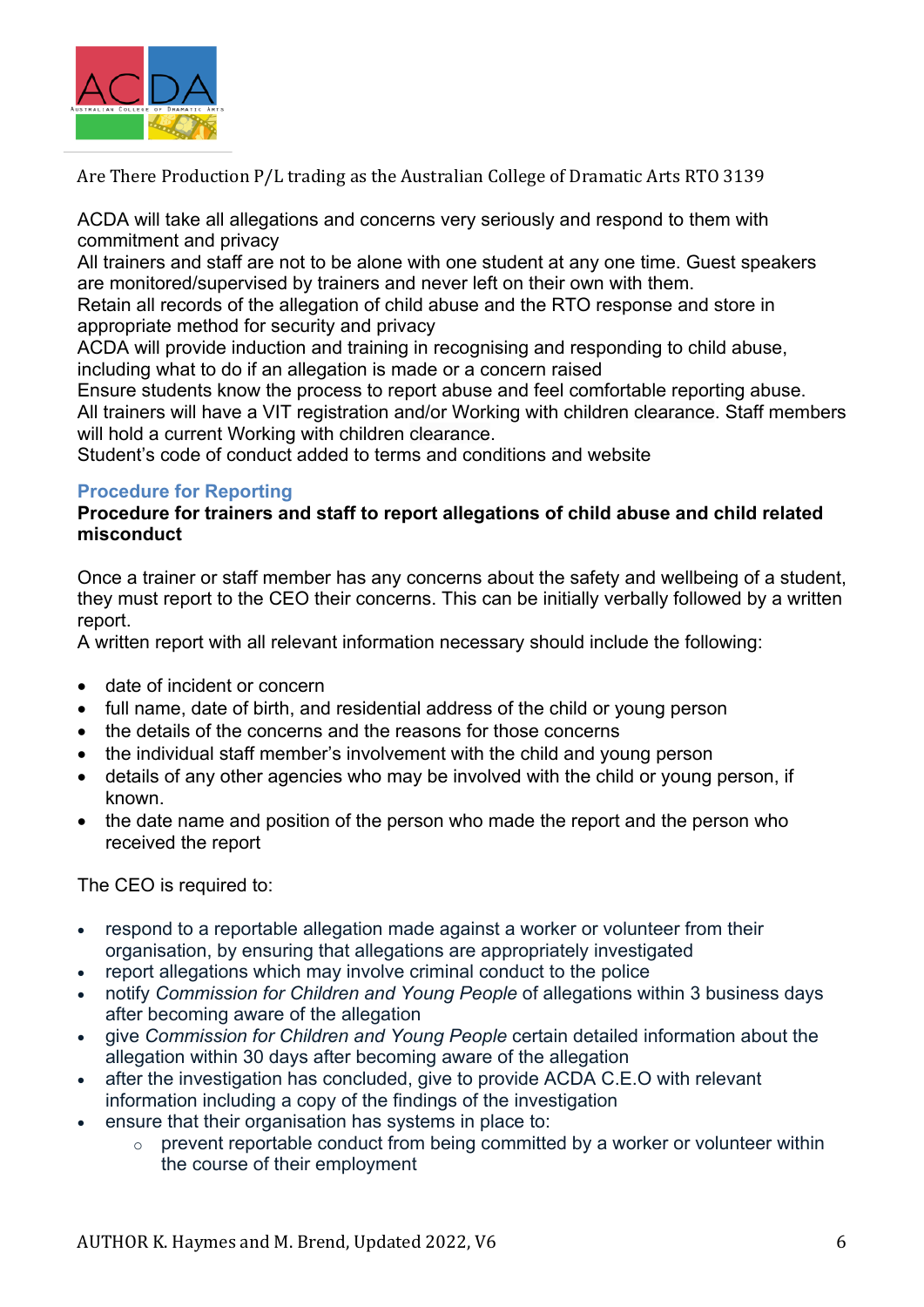

- o enable any person to notify the head of a reportable allegation
- o enable any person to notify *Commission for Children and Young People* of a reportable allegation involving the head
- $\circ$  investigate and respond to a reportable allegation against a worker of volunteer from that organisation.

The CEO must use the *Commission for Children and Young People* online form "Notify and update reportable allegations"

It is a criminal offence for a head of an organisation to fail to comply with the three-day and 30-day notification obligations without a reasonable excuse.

#### **Consider the Range of High-Risk Circumstances**

*(Extract from "Guidance for TAFE's and RTOs in meeting Child Safe Standards" education.vic.gov.au)* 

TAFE's and RTOs should identify risks and implement risk management strategies that extend to any physical place made available or authorised for use by a child or young person under the age of 18 during or outside regular hours. Some examples of high-risk circumstances are provided below.

As each organisation varies in size and in the nature of their interaction with children and young people under the age of 18, the identification of risks needs to be undertaken in the organisation's own context.

This may include:

- 1. Personnel working closely with children and young people under the age of 18 in education and other activities – this includes current staff, contractors and volunteers. It should also include interactions in an online learning context.
- 2. Children and young people under the age of 18 participating in workplace learning for example, children and young people may undertake work experience, structured workplace learning, community work (volunteering), apprenticeships and traineeships.
- 3. Children and young people under the age of 18 participating in off campus activities for example, field trips and camps. Many institutions will have existing policies and procedures relating to such activities.
- 4. Children and young people under the age of 18 participating in extra-curricular activities for example, sports music drama or social cubs offered through the organisation.
- 5. Children and young people under the age of 18 living in residential facilities or with local host families.
- 6. Students working with children and young people under the age of 18 as part of their course – students undertaking clinical placements, teaching/training education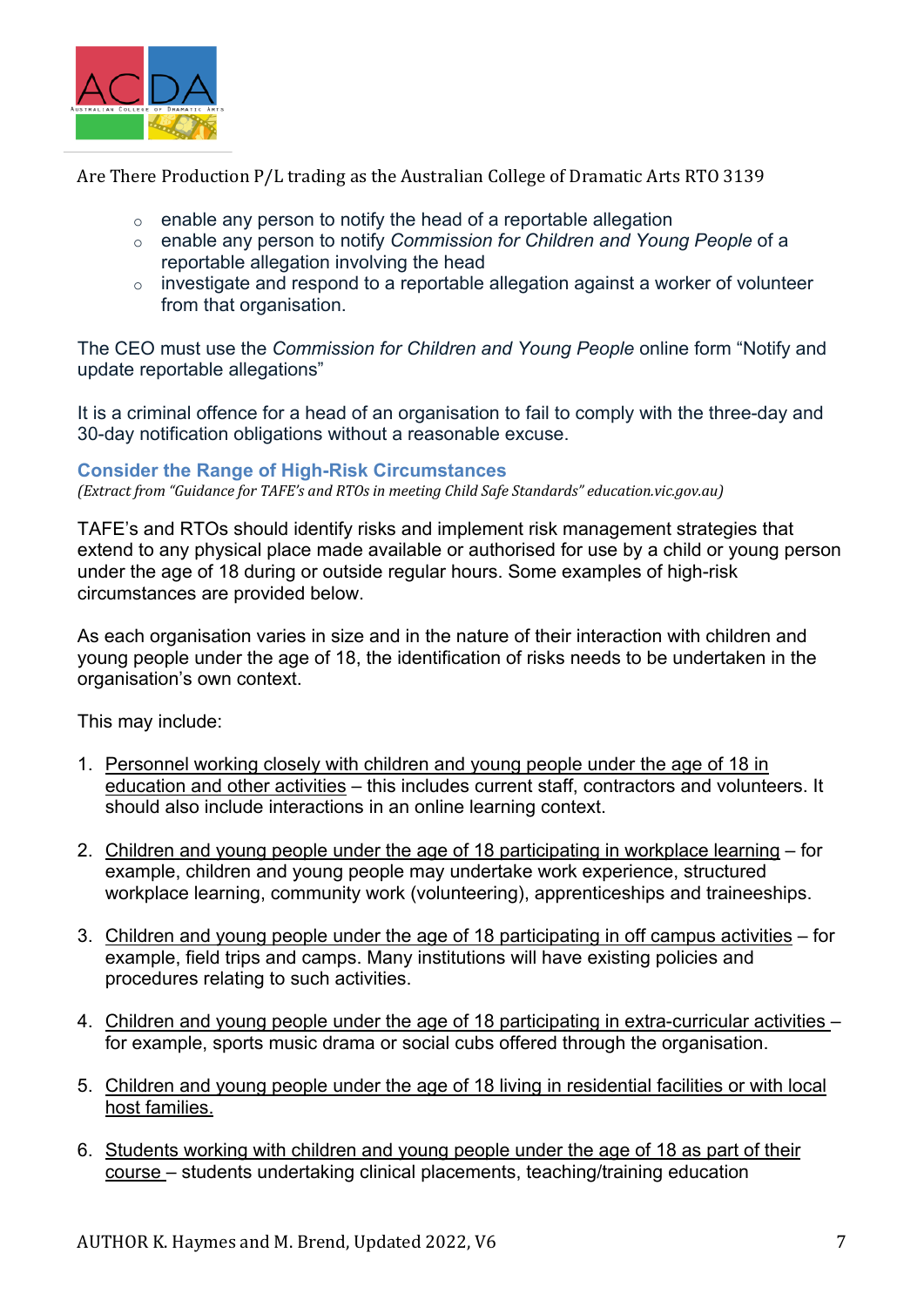

placements or other activity that involves regular contact with children and young people under the age of 18.

7. Research activities involving children and young people under the age of 18 recognising the range of research interests and approaches, and the need for appropriate risk management strategies.

In addition, there may be situations, such as open or orientation days, in which the organisation incorporates a risk management approach to the safety of children and young people under the age of 18.

#### **Risk Assessment Template**

# **RISK ASSESSMENT TEMPLATE**

**VET Industry Day location: Date: Name of person conducting assessment:**

Bill Robinson, CEO is in attendance at every VET Industry Day. He holds Level 3 First Aid qualification and CPR certification

| <b>Risk Event or</b><br><b>Environment</b> | <b>Existing</b><br><b>Management</b><br>strategies or<br>internal<br>controls | Likelihood<br>(What are<br>the hazards<br>associated<br>with each<br>activity?) | Consequence<br>(If the risk is<br>deemed<br>unacceptable<br>for the task,<br>what will be<br>done to reduce<br>or remove the<br>risk?) | <b>Current risk</b><br>assessment | <b>New risk</b><br>management<br>controls or<br>internal<br>controls | Who is<br>responsible<br>? | <b>Risk</b><br><b>Event or</b><br><b>Environ</b><br>ment |
|--------------------------------------------|-------------------------------------------------------------------------------|---------------------------------------------------------------------------------|----------------------------------------------------------------------------------------------------------------------------------------|-----------------------------------|----------------------------------------------------------------------|----------------------------|----------------------------------------------------------|
|                                            |                                                                               |                                                                                 |                                                                                                                                        |                                   |                                                                      |                            |                                                          |
|                                            |                                                                               |                                                                                 |                                                                                                                                        |                                   |                                                                      |                            |                                                          |
|                                            |                                                                               |                                                                                 |                                                                                                                                        |                                   |                                                                      |                            |                                                          |
|                                            |                                                                               |                                                                                 |                                                                                                                                        |                                   |                                                                      |                            |                                                          |